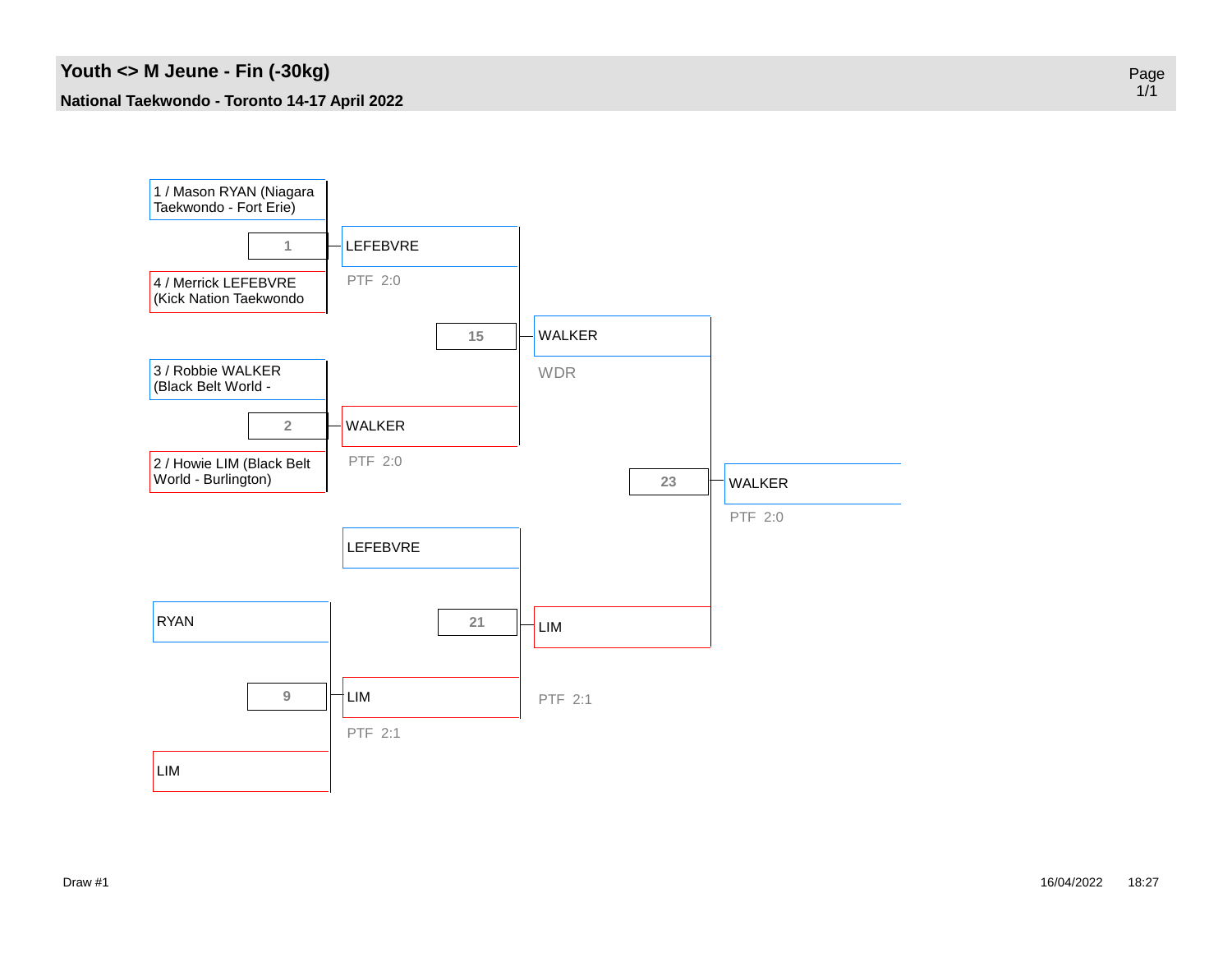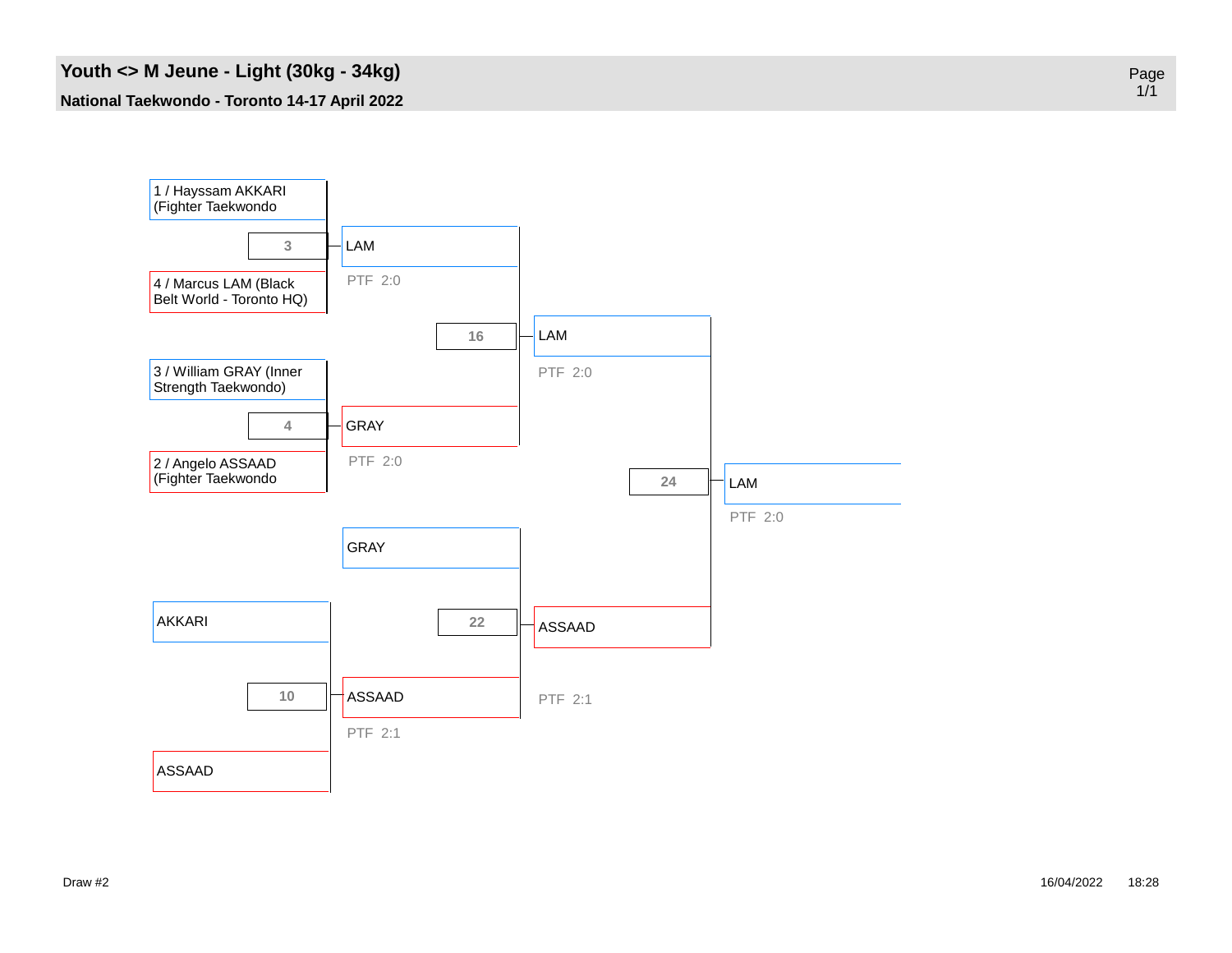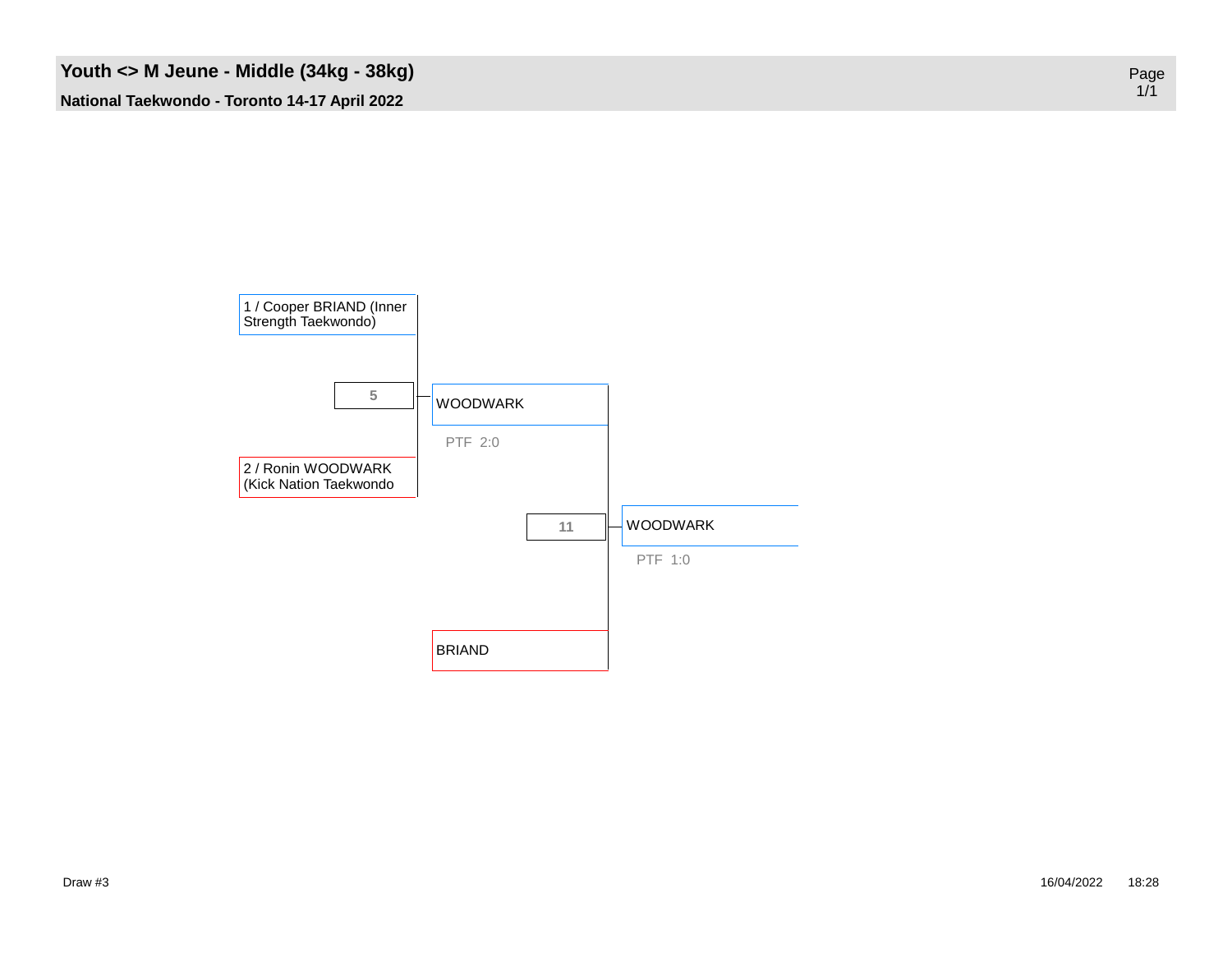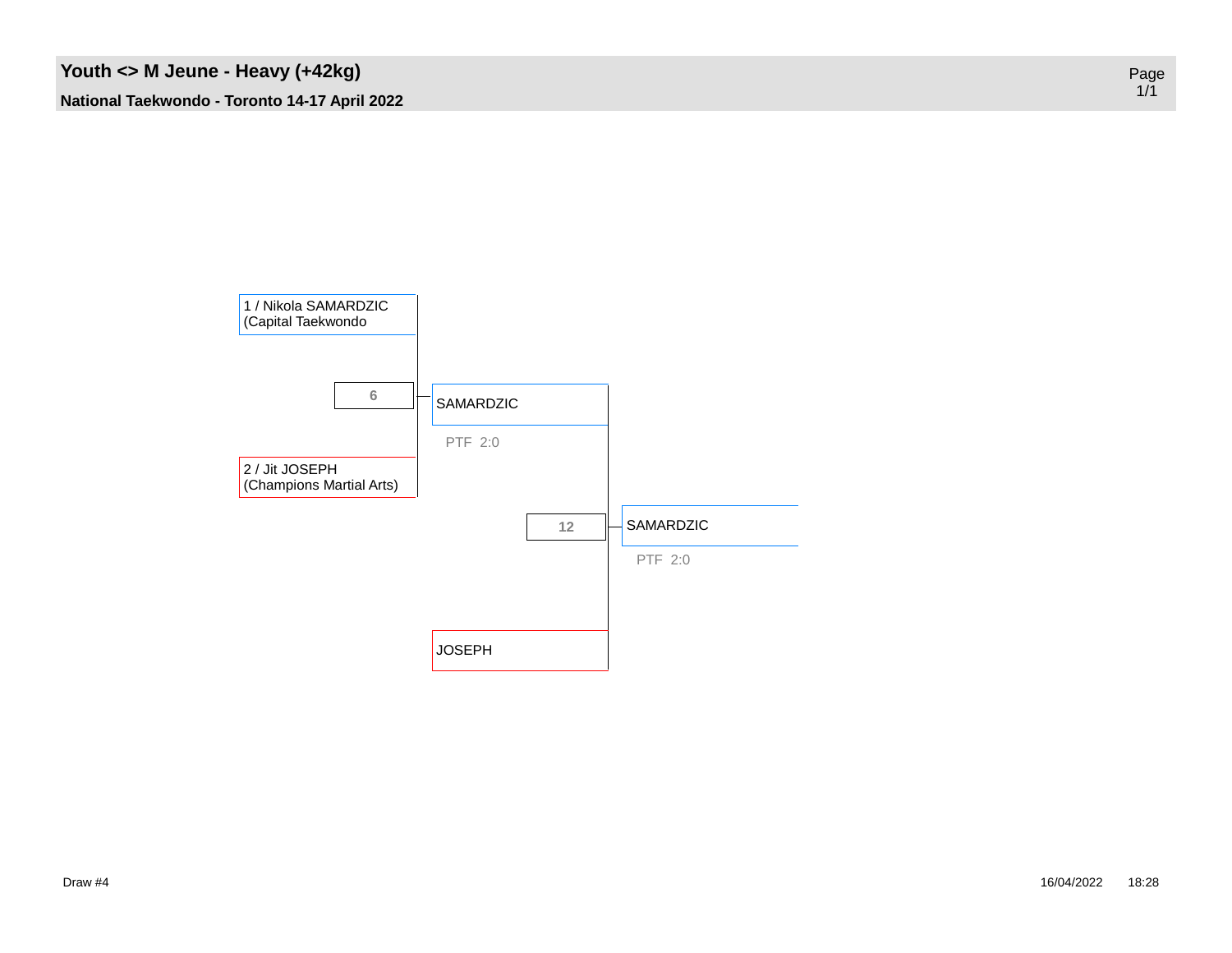

Page 1/1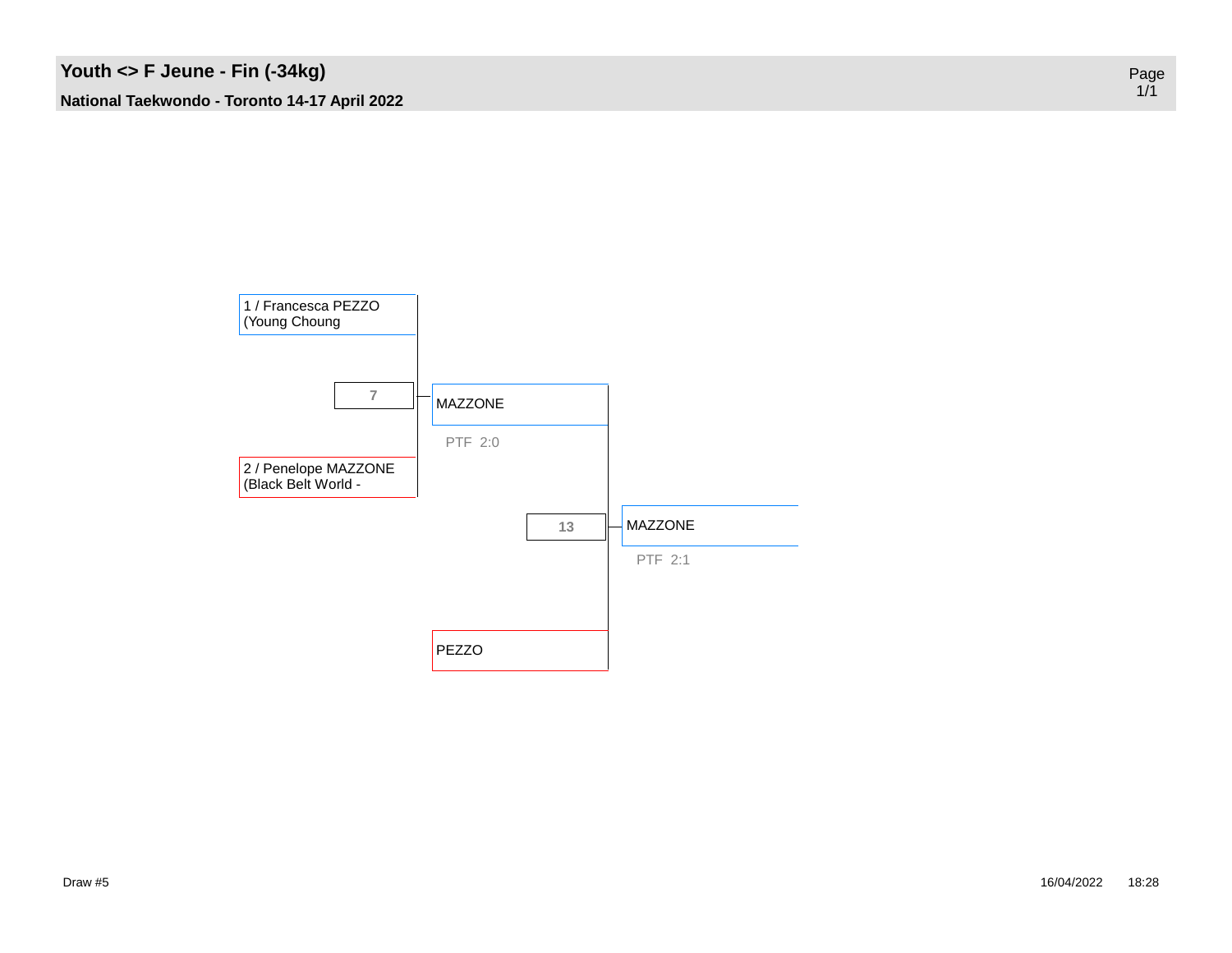1 / Gabriella VENTURA (Black Belt World - Toronto HQ)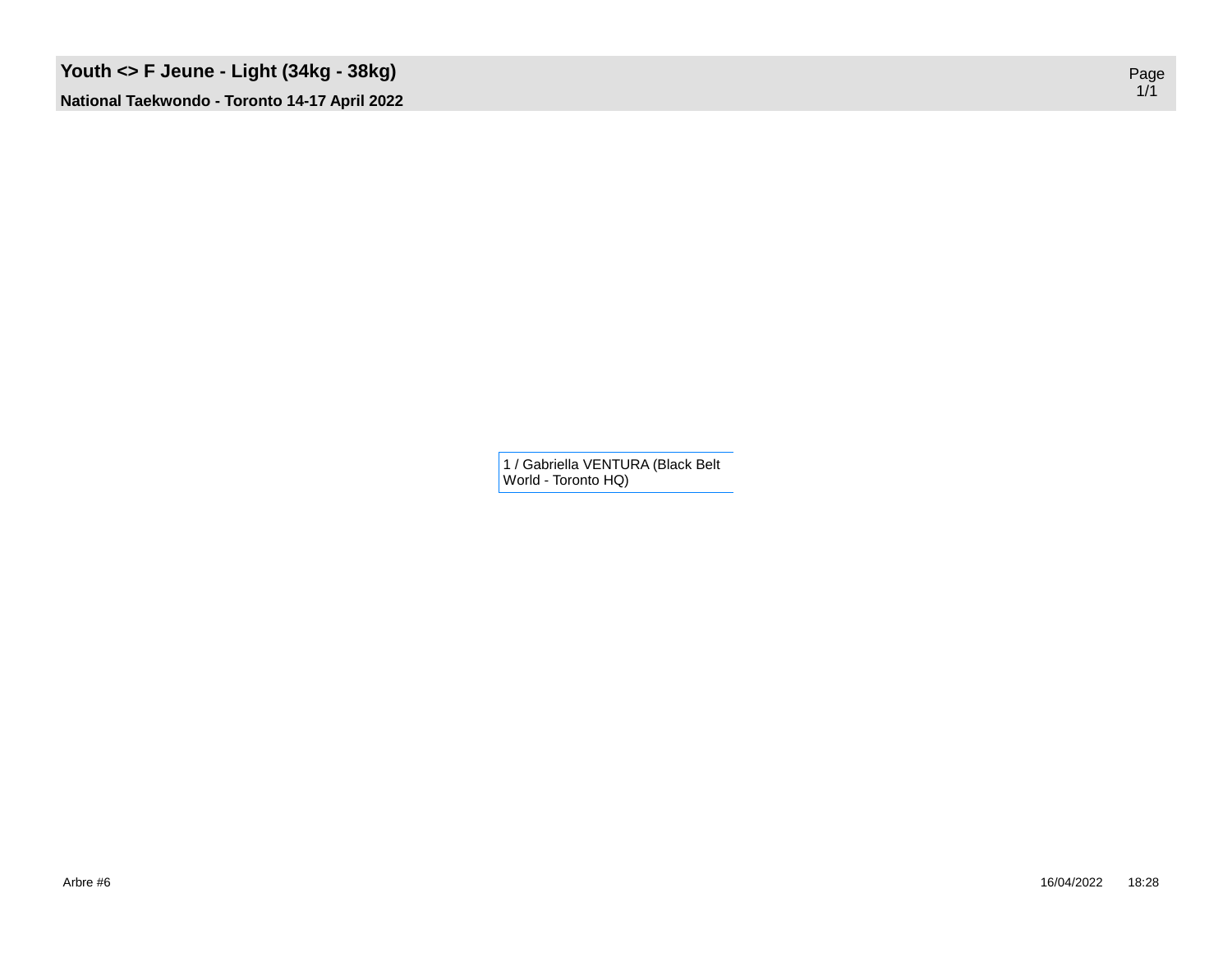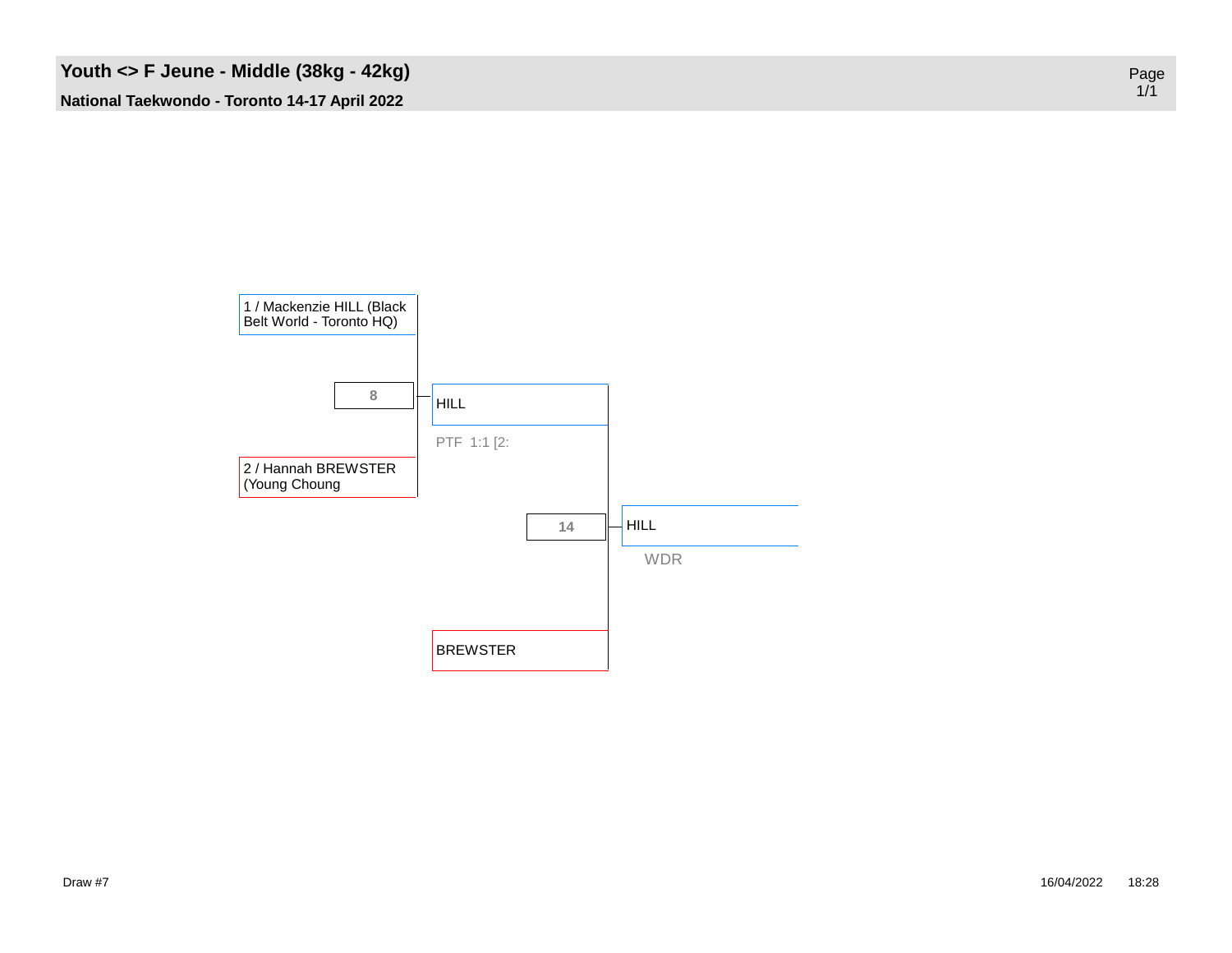1 / Mckenna PLUNKETT (Black Belt World - Burlington)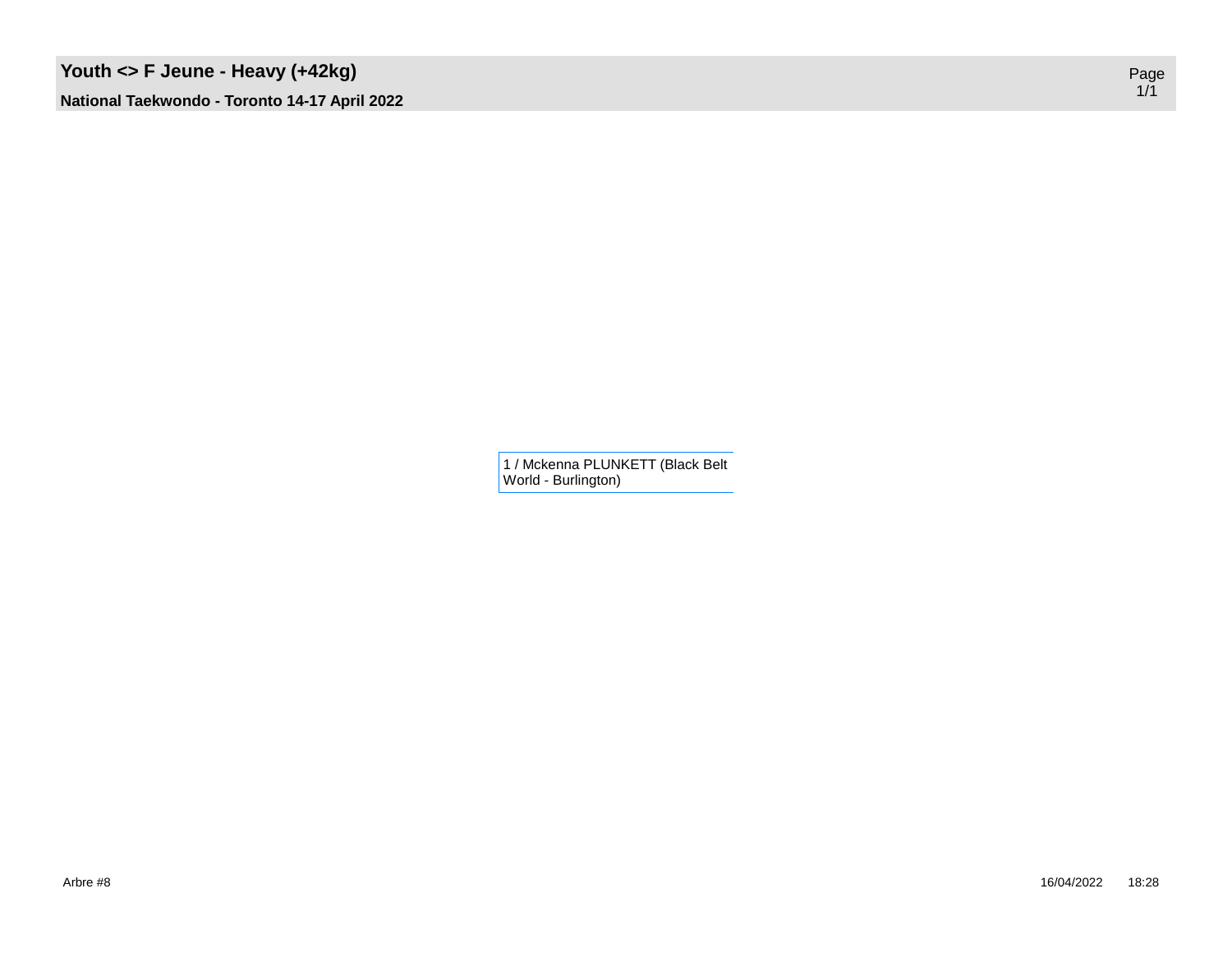

Page 1/1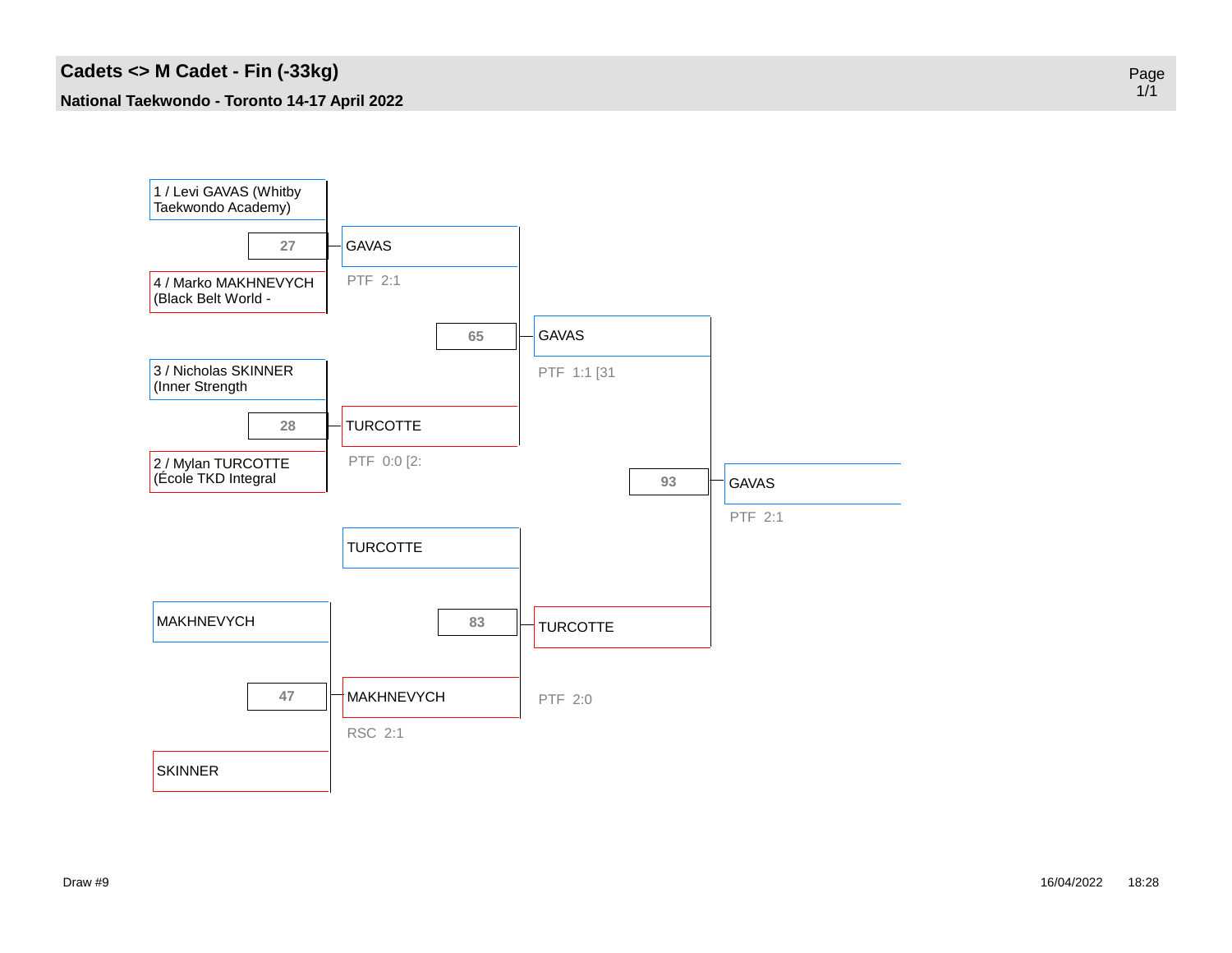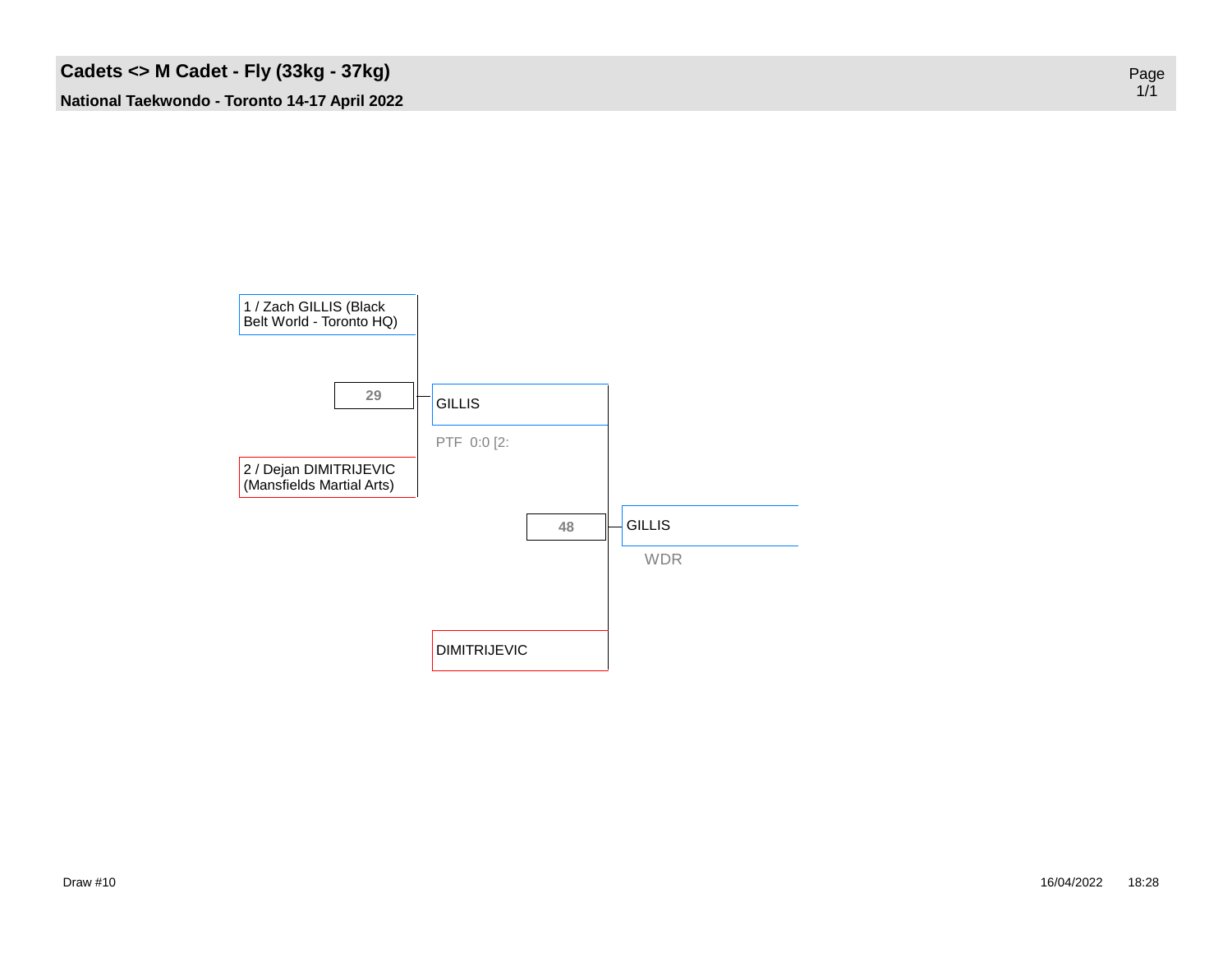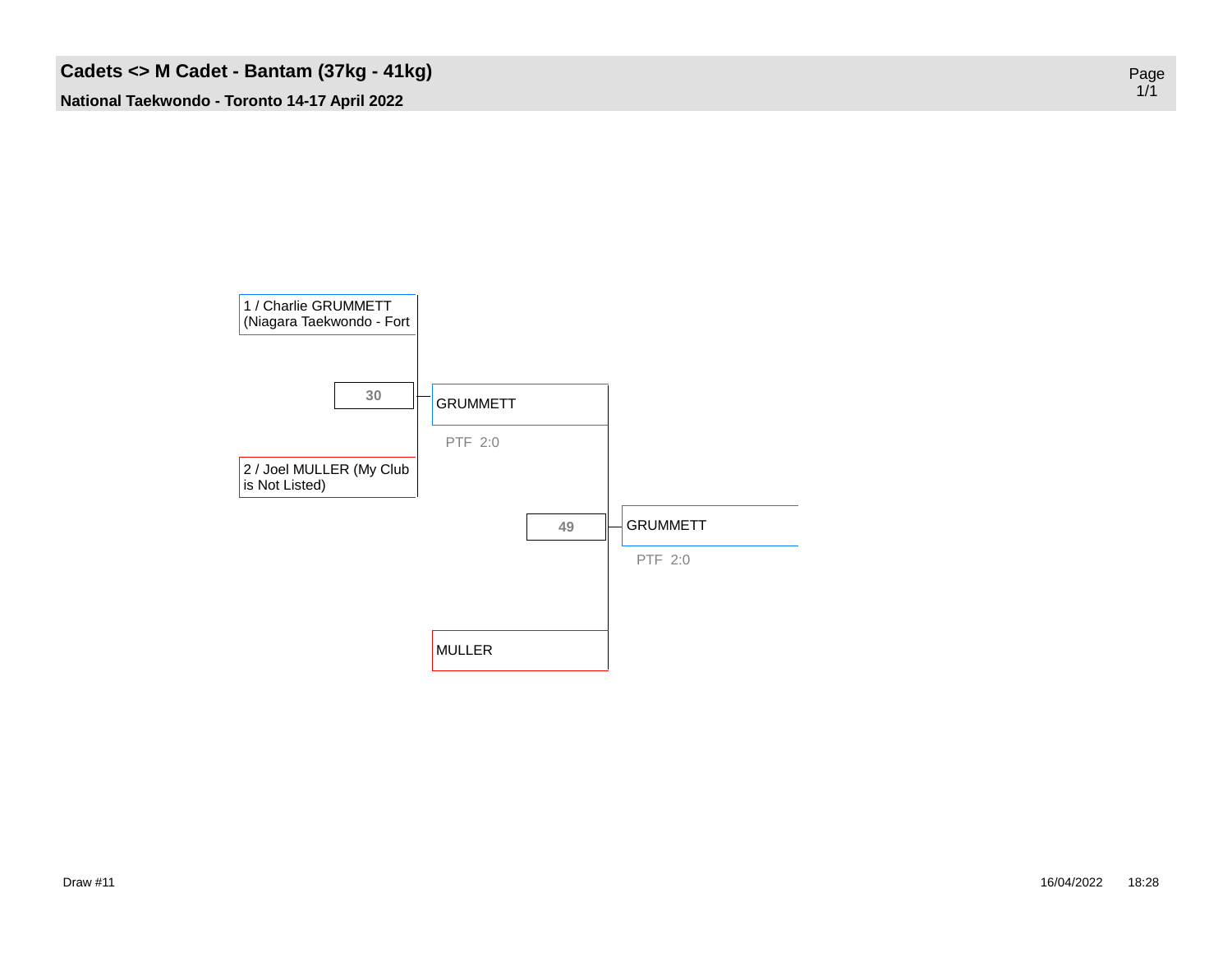### **Cadets <> M Cadet - Feather (41kg - 45kg)**

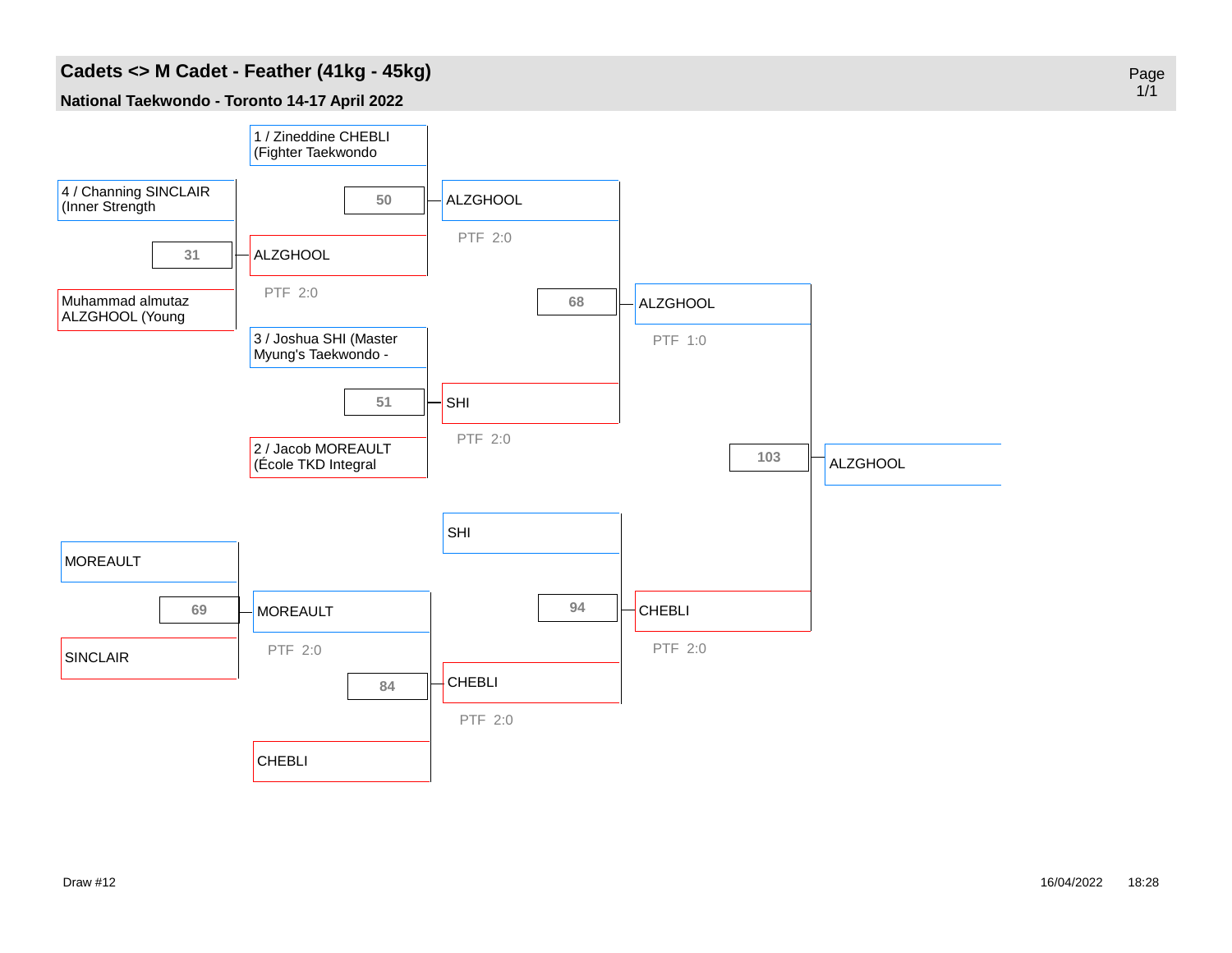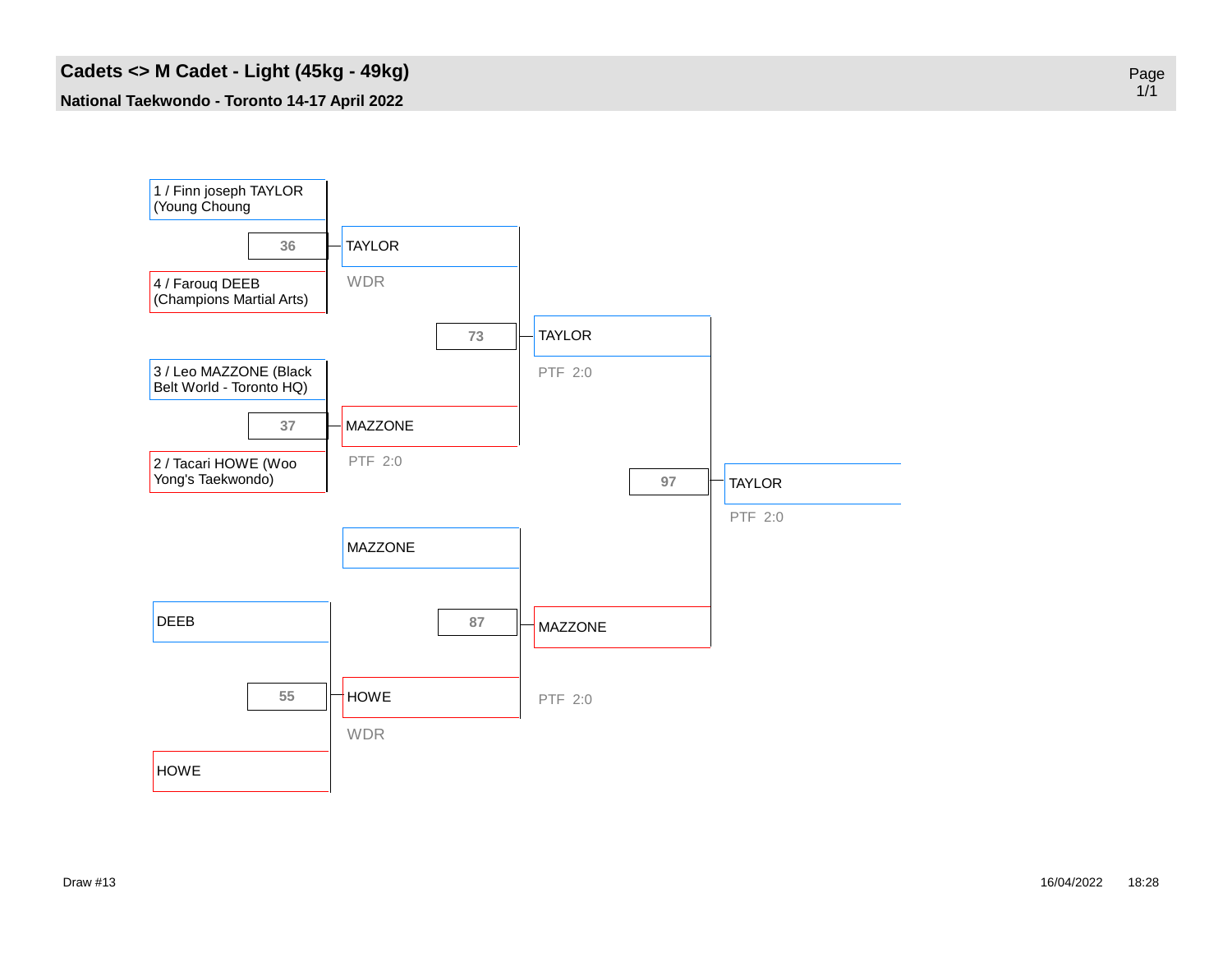#### **Cadets <> M Cadet - Welter (49kg - 53kg)**

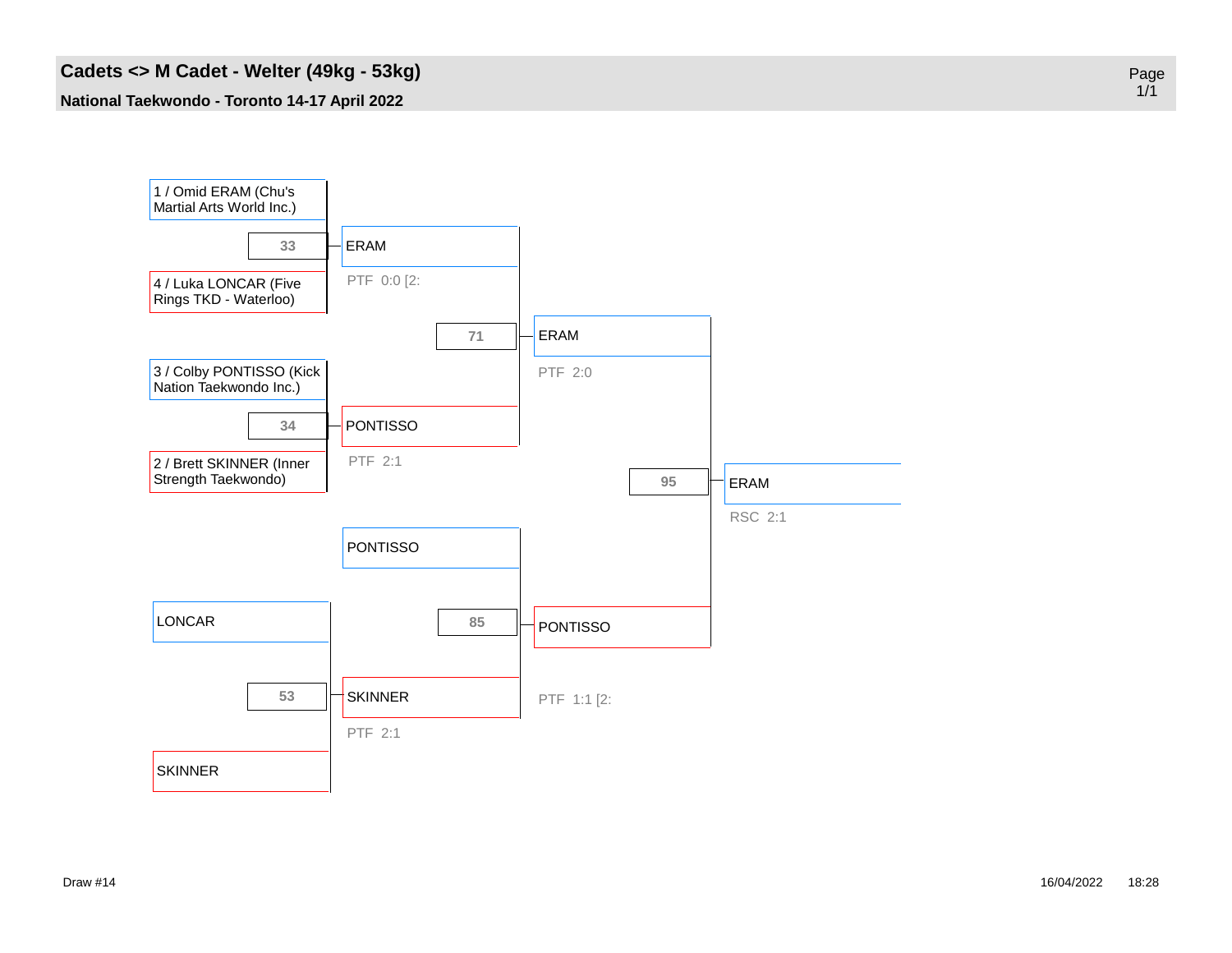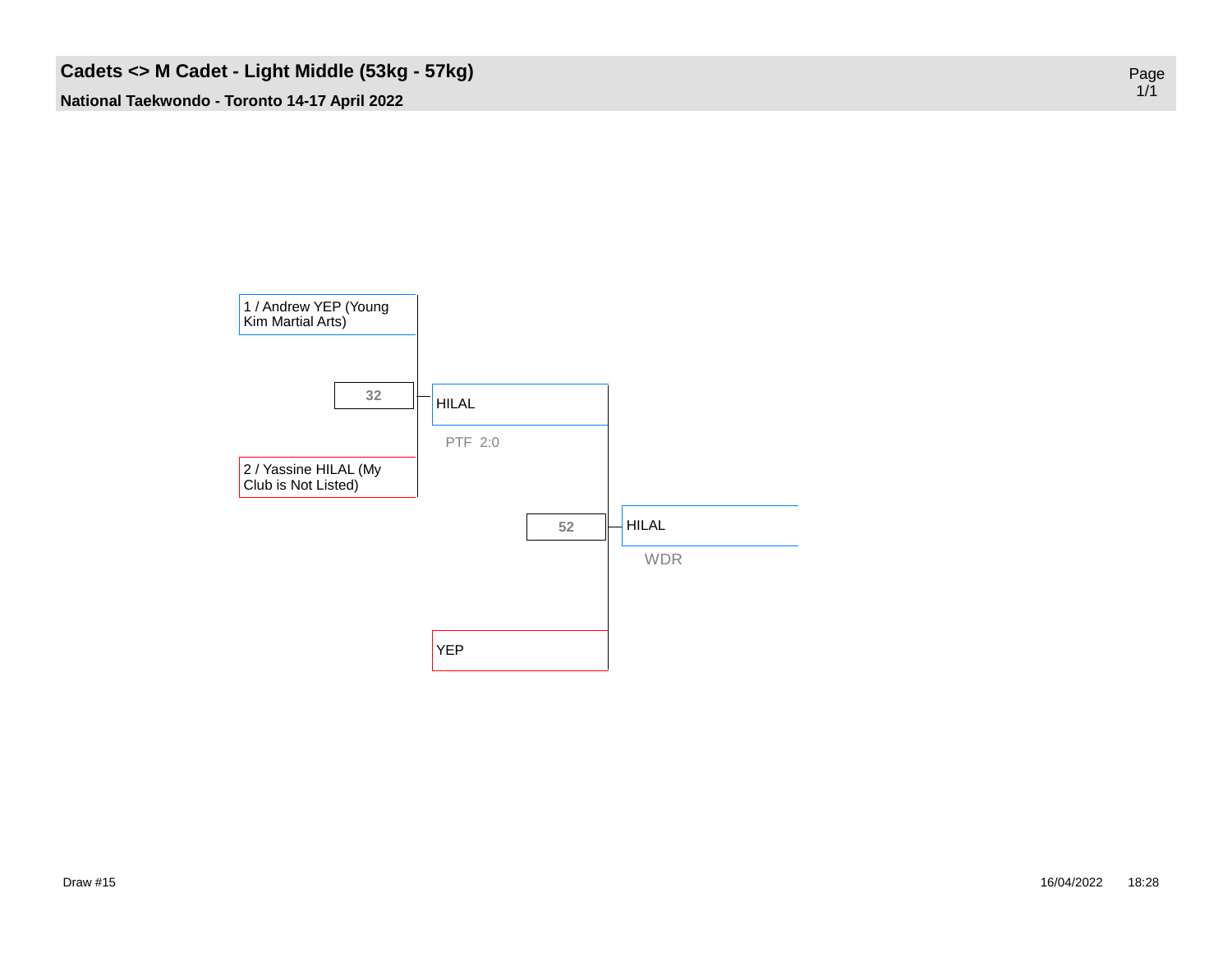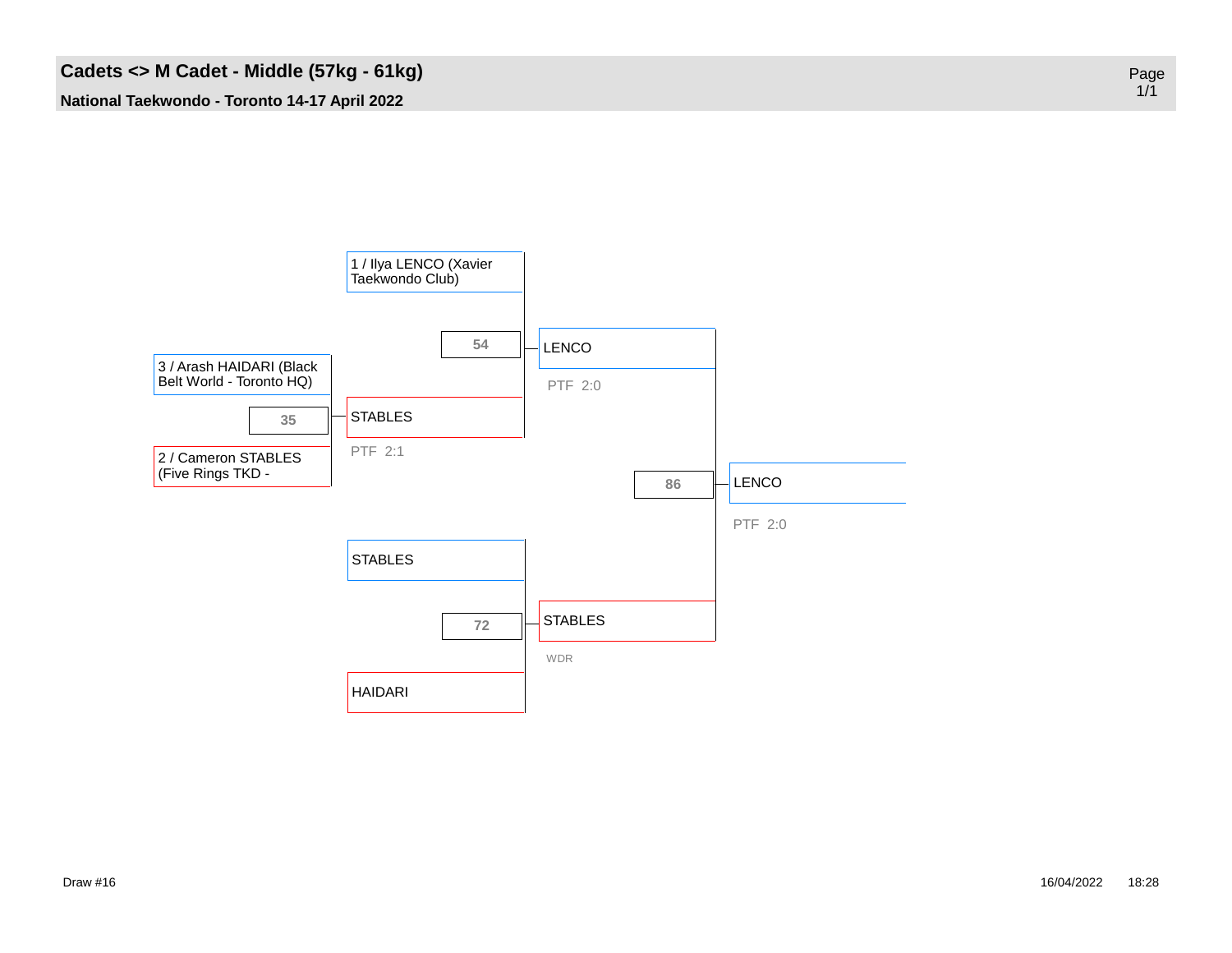## **Cadets <> M Cadet - Light Heavy (61kg - 65kg)**

**National Taekwondo - Toronto 14-17 April 2022**

1 / Matteo BENNETT (Cascadia Martial Arts - Parksville)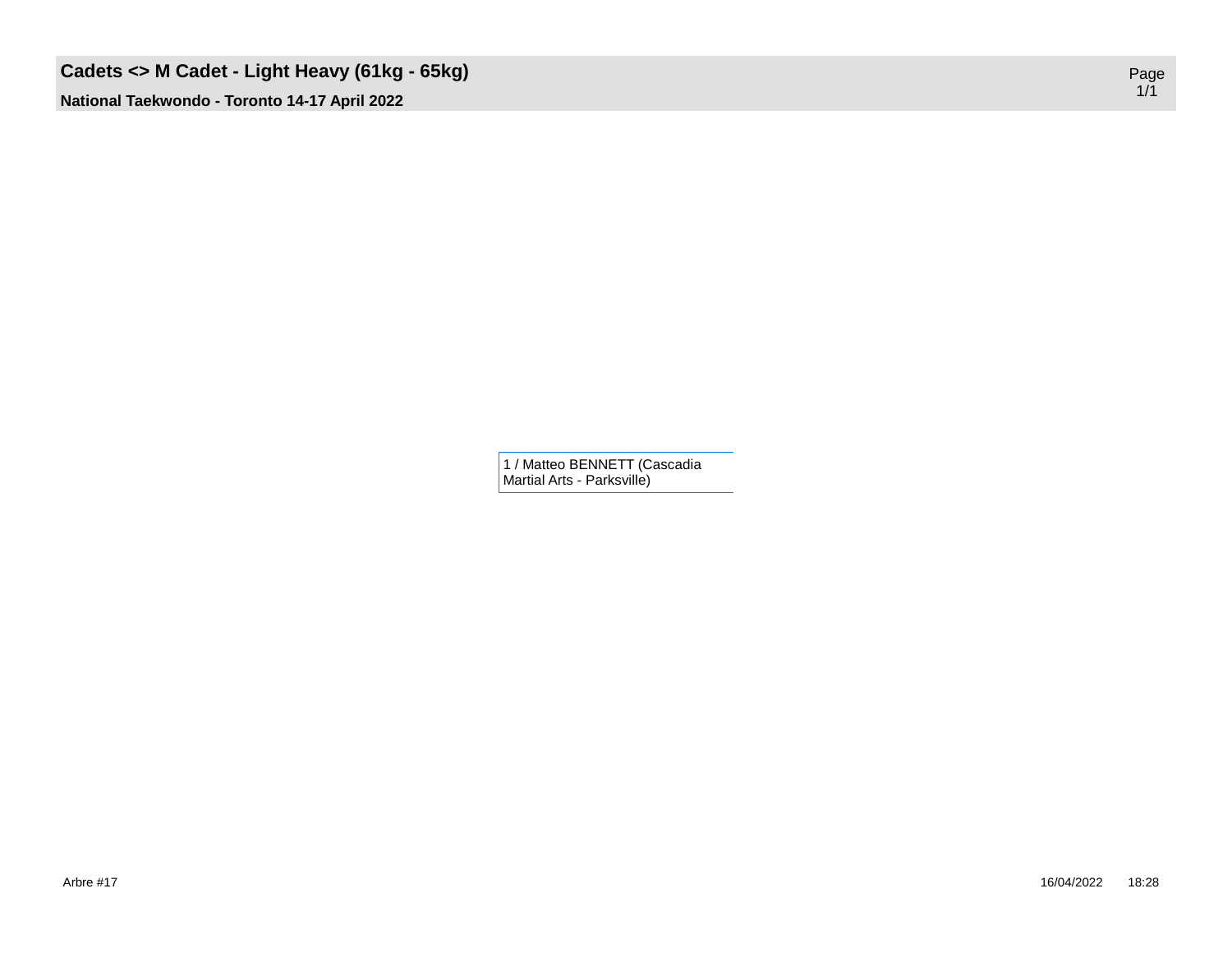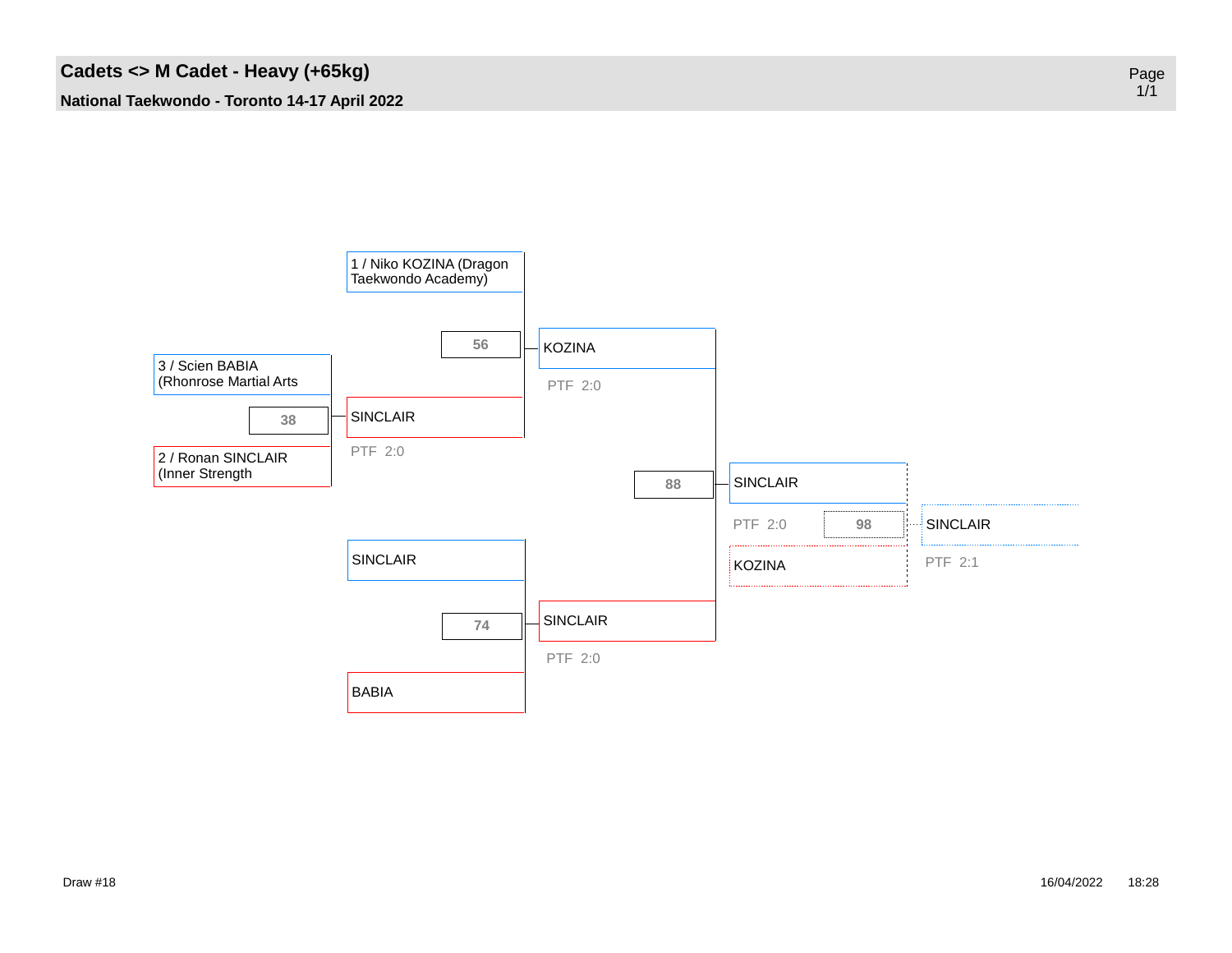## **Cadets <> F Cadet - Fly (29kg - 33kg)**

**National Taekwondo - Toronto 14-17 April 2022**

1 / Ciara BENNETT (Inner Strength Taekwondo)

Page 1/1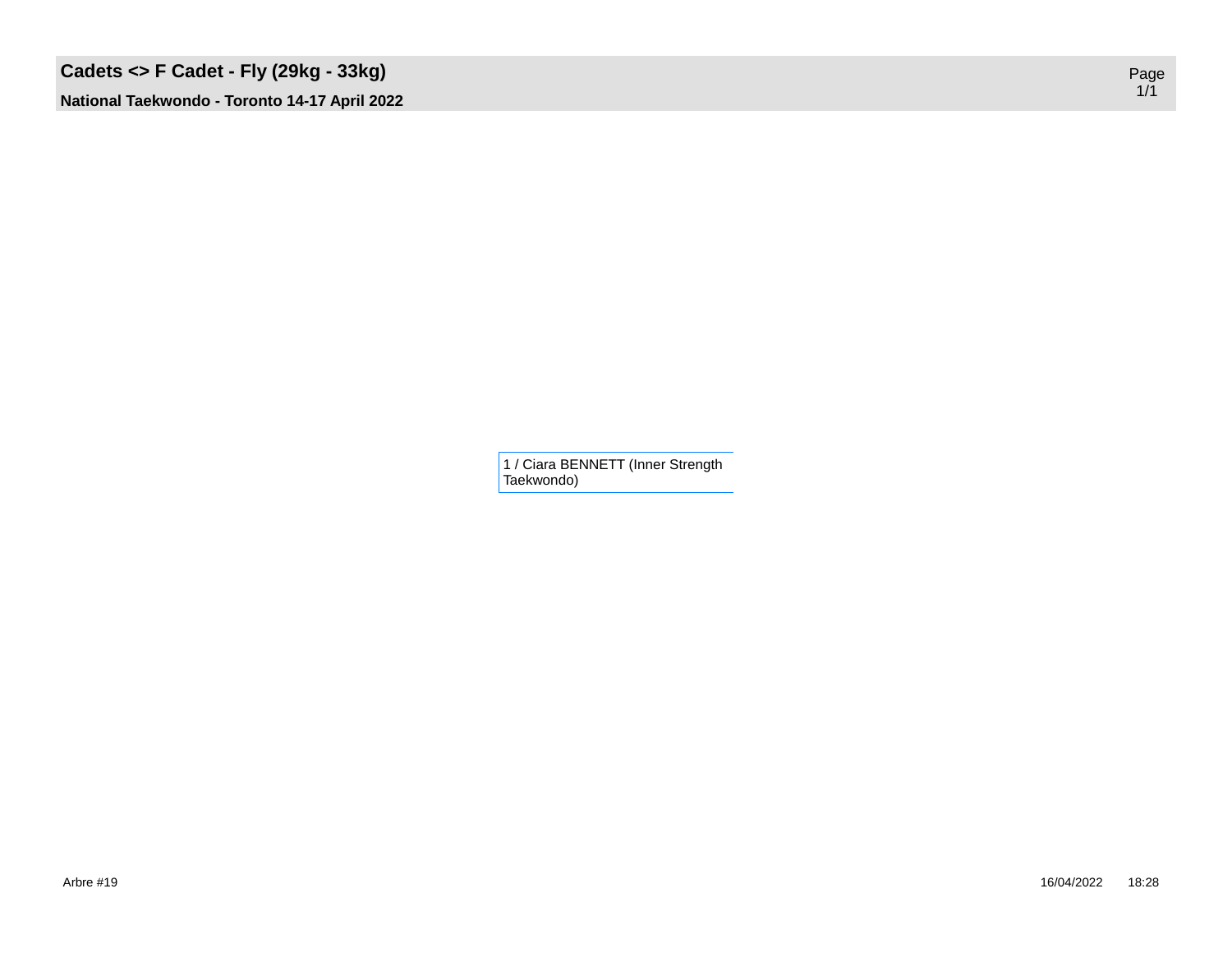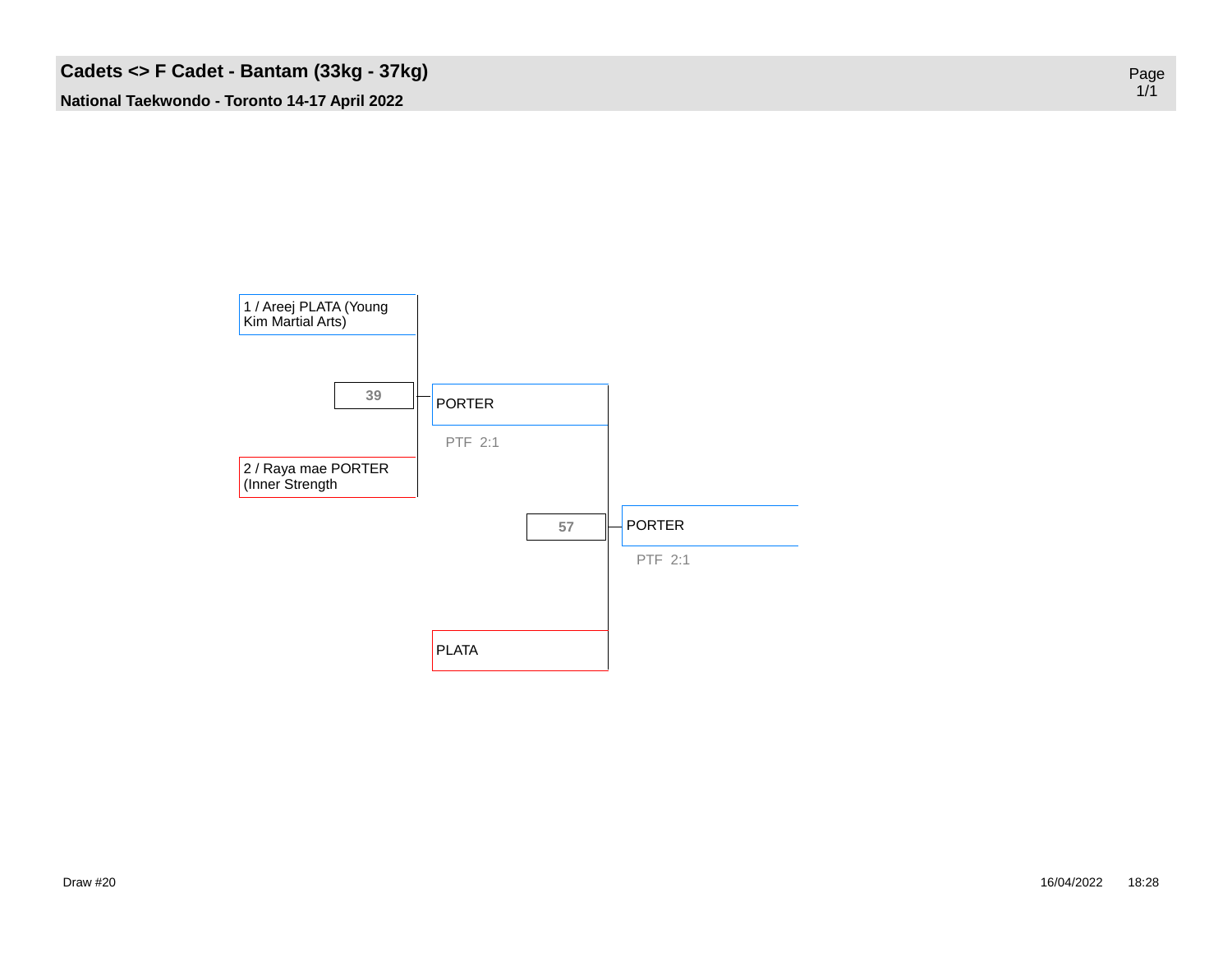# **Cadets <> F Cadet - Feather (37kg - 41kg)**

**National Taekwondo - Toronto 14-17 April 2022**

1 / Hana TEDFORD (Moohan Taekwondo)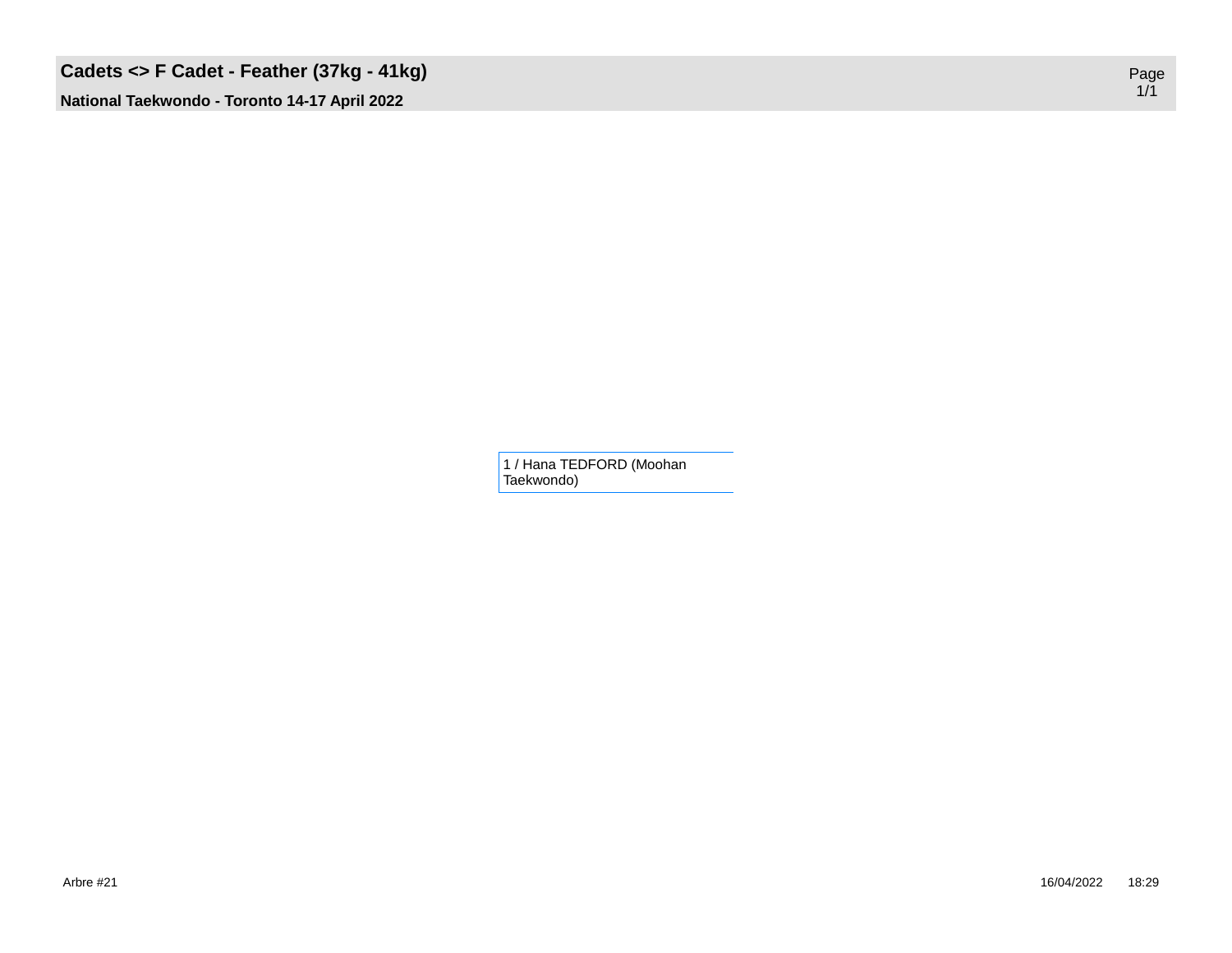### **Cadets <> F Cadet - Light (41kg - 44kg)**

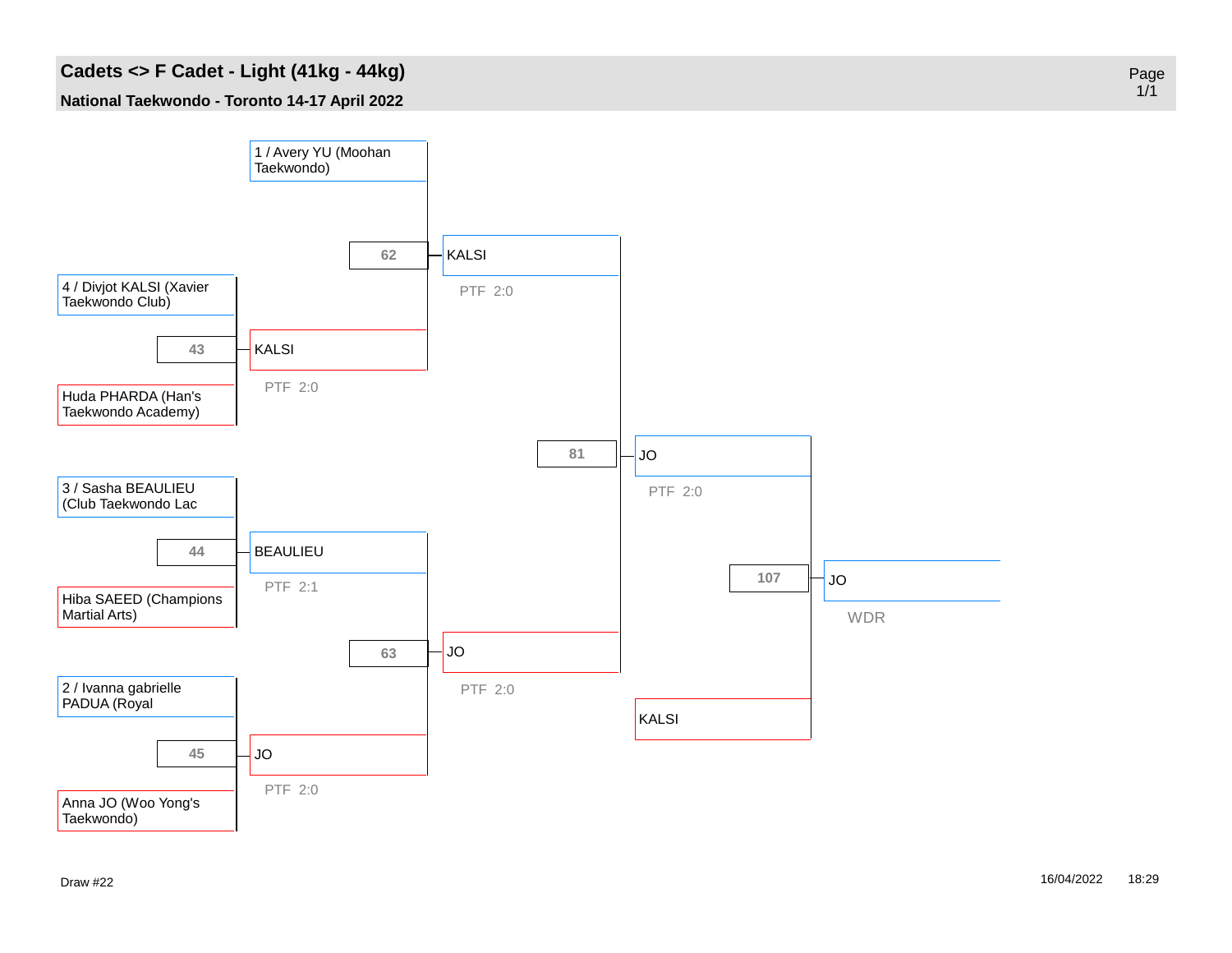## **Cadets <> F Cadet - Light (41kg - 44kg) National Taekwondo - Toronto 14-17 April 2022**

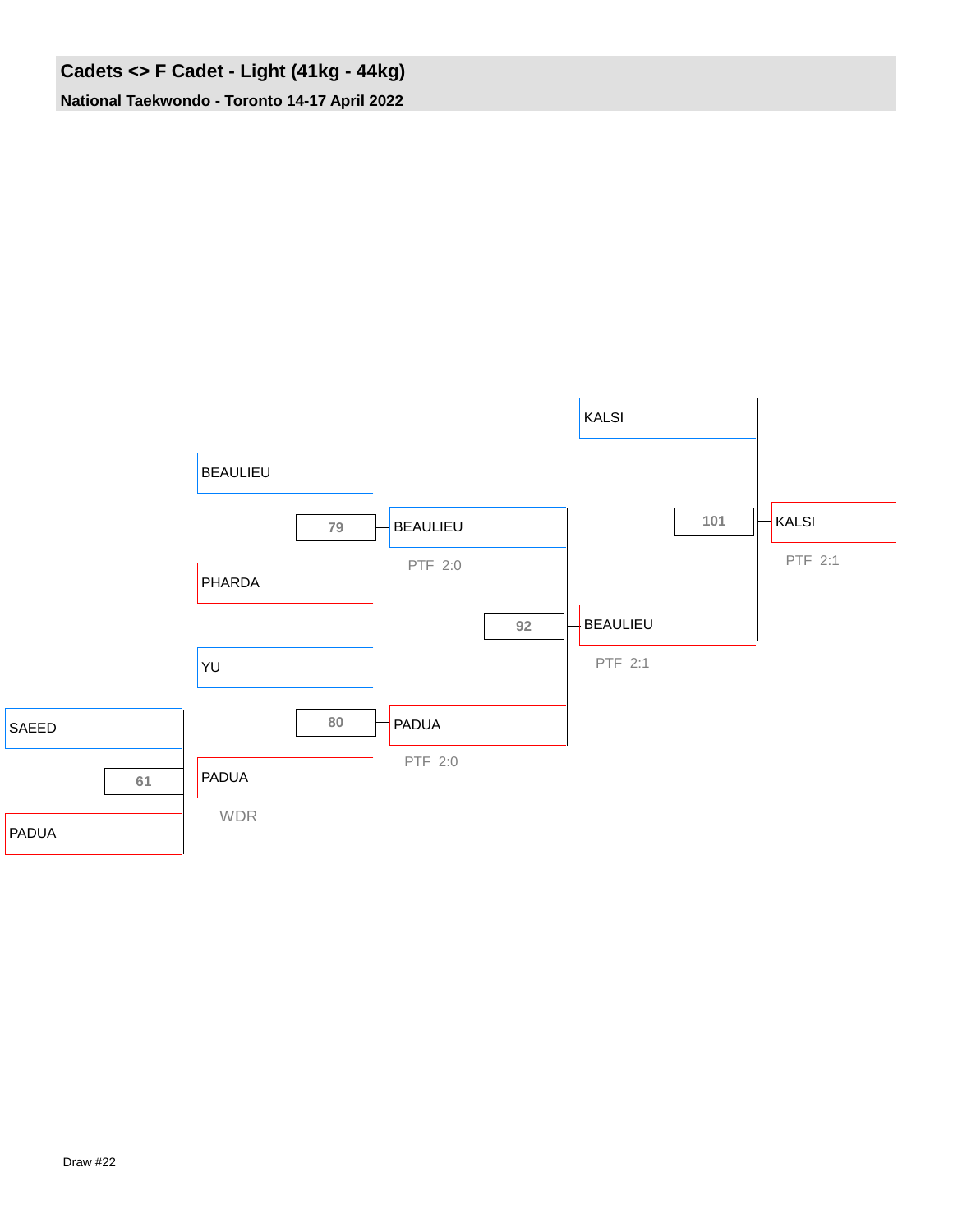#### **Cadets <> F Cadet - Welter (44kg - 47kg)**

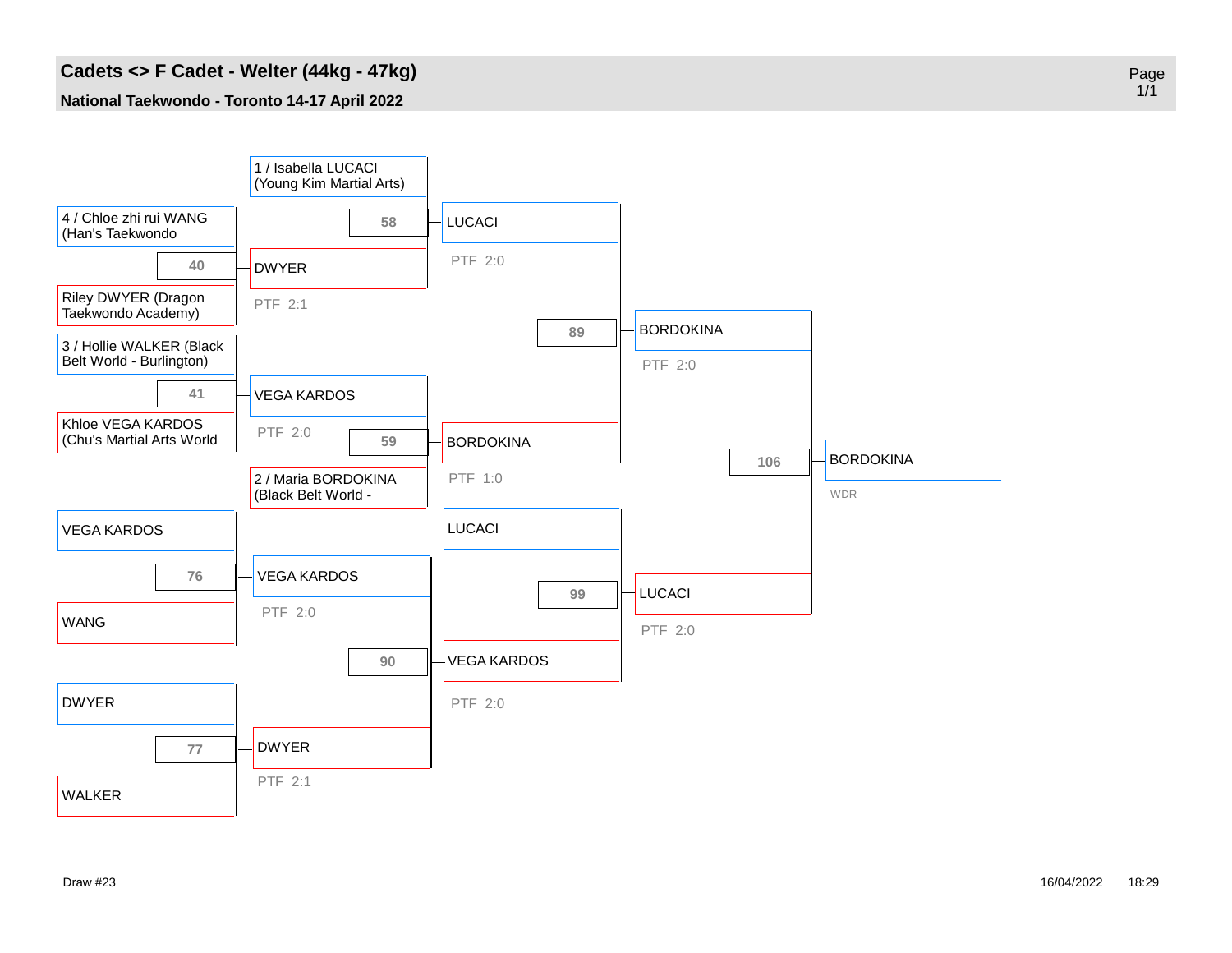## **Cadets <> F Cadet - Light Middle (47kg - 51kg)**

**National Taekwondo - Toronto 14-17 April 2022**

1 / Isla ESTEPA (Black Belt World - Toronto HQ)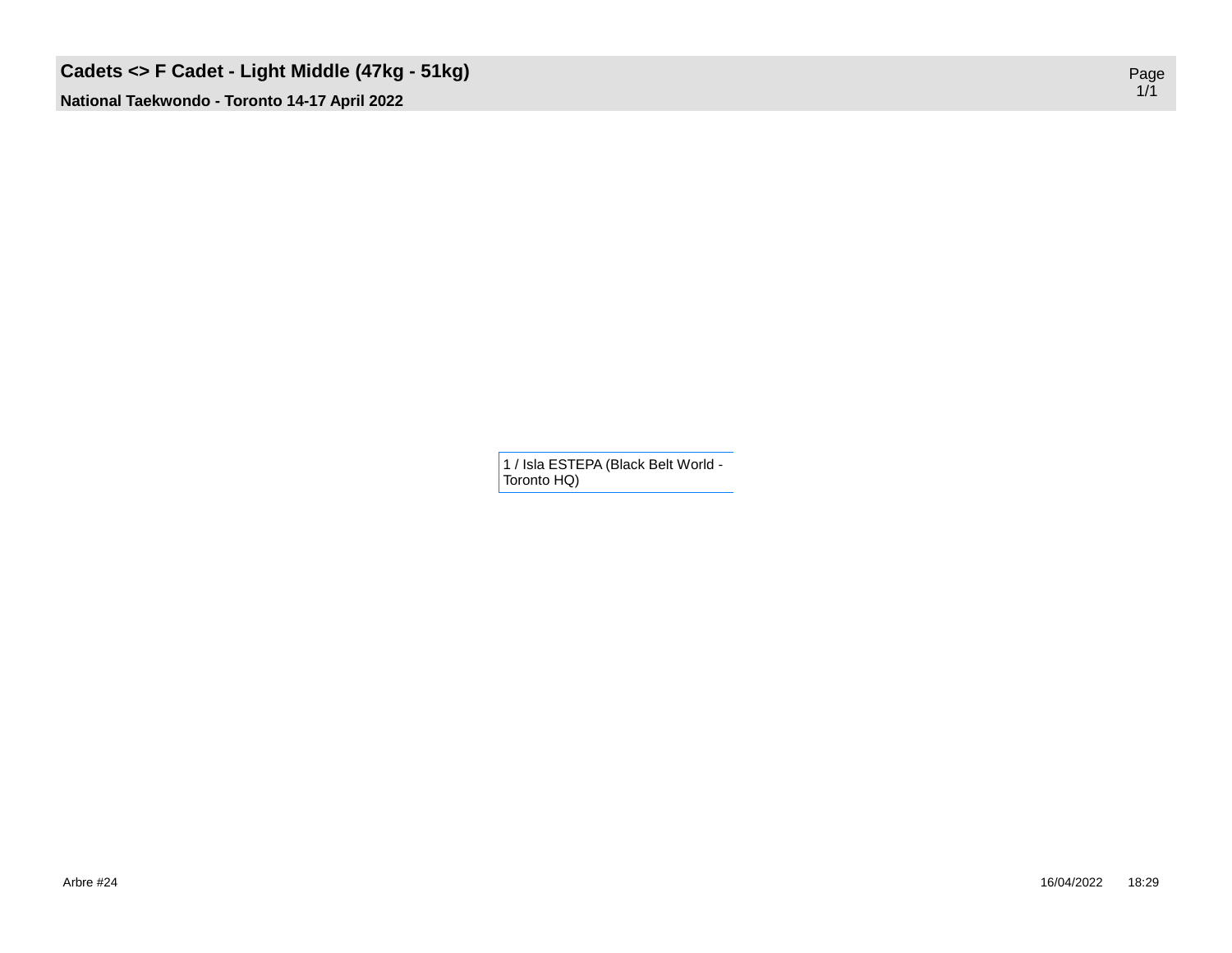